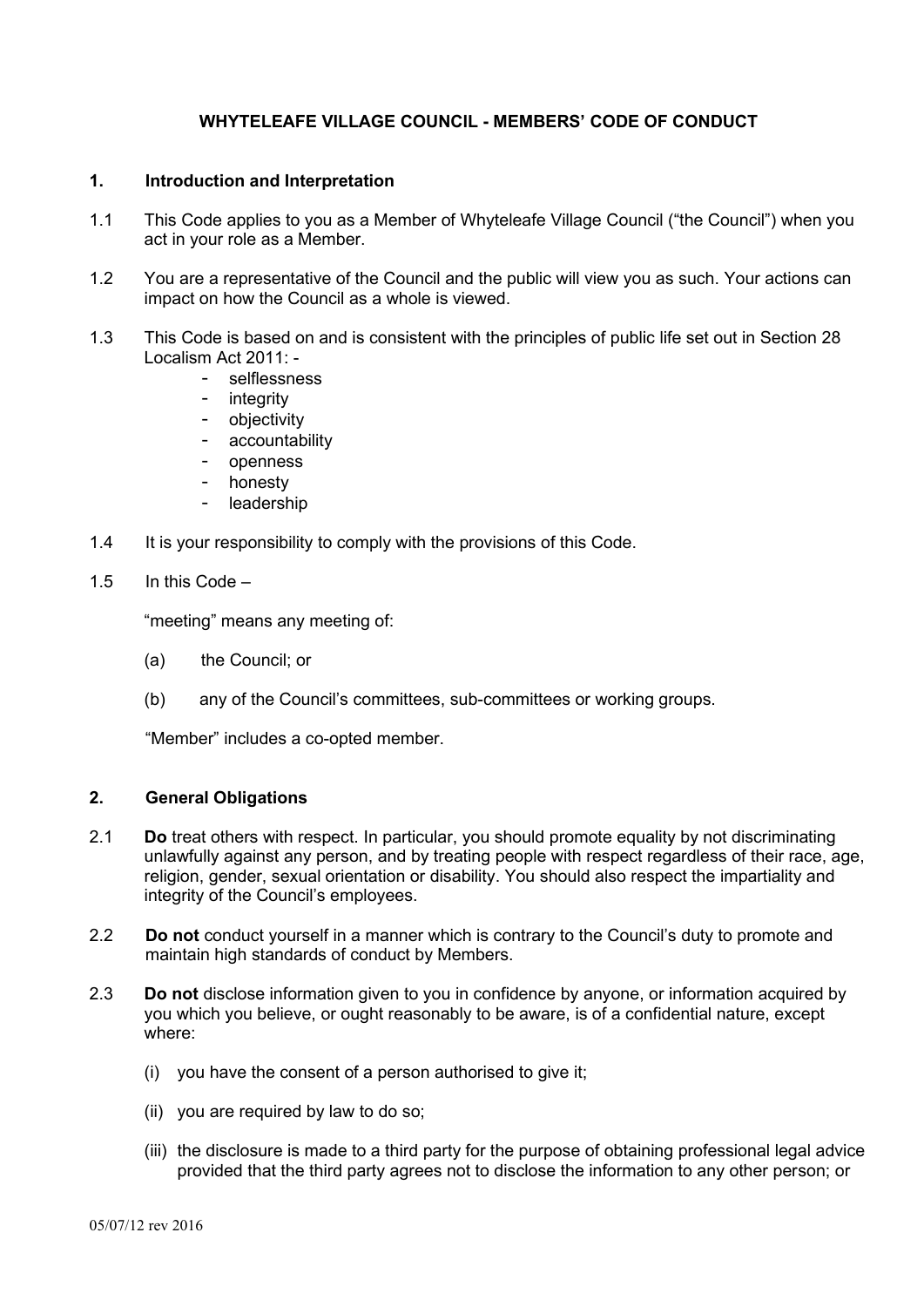- (iv) the disclosure is:
	- (a) reasonable and in the public interest;
	- (b) made in good faith and in compliance with the reasonable requirements of the Council;

and you have consulted the Monitoring Officer (via the Village Council Clerk) or taken other independent legal advice prior to its release.

- 2.4 **Do not** prevent another person from gaining access to information to which that person is entitled by law.
- 2.5 **Do not** use or attempt to use your position as a Member improperly to confer on or secure for yourself or any other person an advantage or disadvantage.

# **3 Resources of the Council**

- 3.1 When using or authorising the use by others of the resources of the Council:
	- (i) **Do** act in accordance with the Council's reasonable requirements and policies;
	- (ii) **Do** ensure that such resources are not used improperly for political purposes (including party political purposes); and
	- (iii) **Do** have regard to any applicable Local Authority Code of Publicity made under the Local Government Act 1986.

# **4. Gifts and Hospitality**

- 4.1 **Do** exercise caution in accepting any gifts or hospitality which are (or which you reasonably believe to be) offered to you because you are a Member.
- 4.2 **Do not** accept significant gifts or hospitality from persons seeking to acquire, develop or do business with the Council or from persons who may apply to the Council for any permission, licence or other significant advantage.
- 4.3 **Do** register with the Monitoring Officer (via the Village Council Clerk) any gift or hospitality with an estimated value of at least £50 within 28 days of its receipt.

### **5. Registration of Interests**

- 5.1 **Do** notify the Monitoring Officer (via the Village Council Clerk) of your disclosable pecuniary interests, or other interests which the Council has decided are appropriate for registration (Annex 'A' refers), within 28 days of being elected or appointed to office or with effect from the adoption of this Code.
- 5.2 **Do** notify the Monitoring Officer (via the Village Council Clerk) of any change in your disclosable pecuniary interests, or other interests which the Council has decided are appropriate for registration, within 28 days of the change taking effect.
- 5.3 **Do** notify the Monitoring Officer (via the Village Council Clerk) of any disclosable pecuniary or other interests not already registered within 28 days of your re-election or re-appointment to office.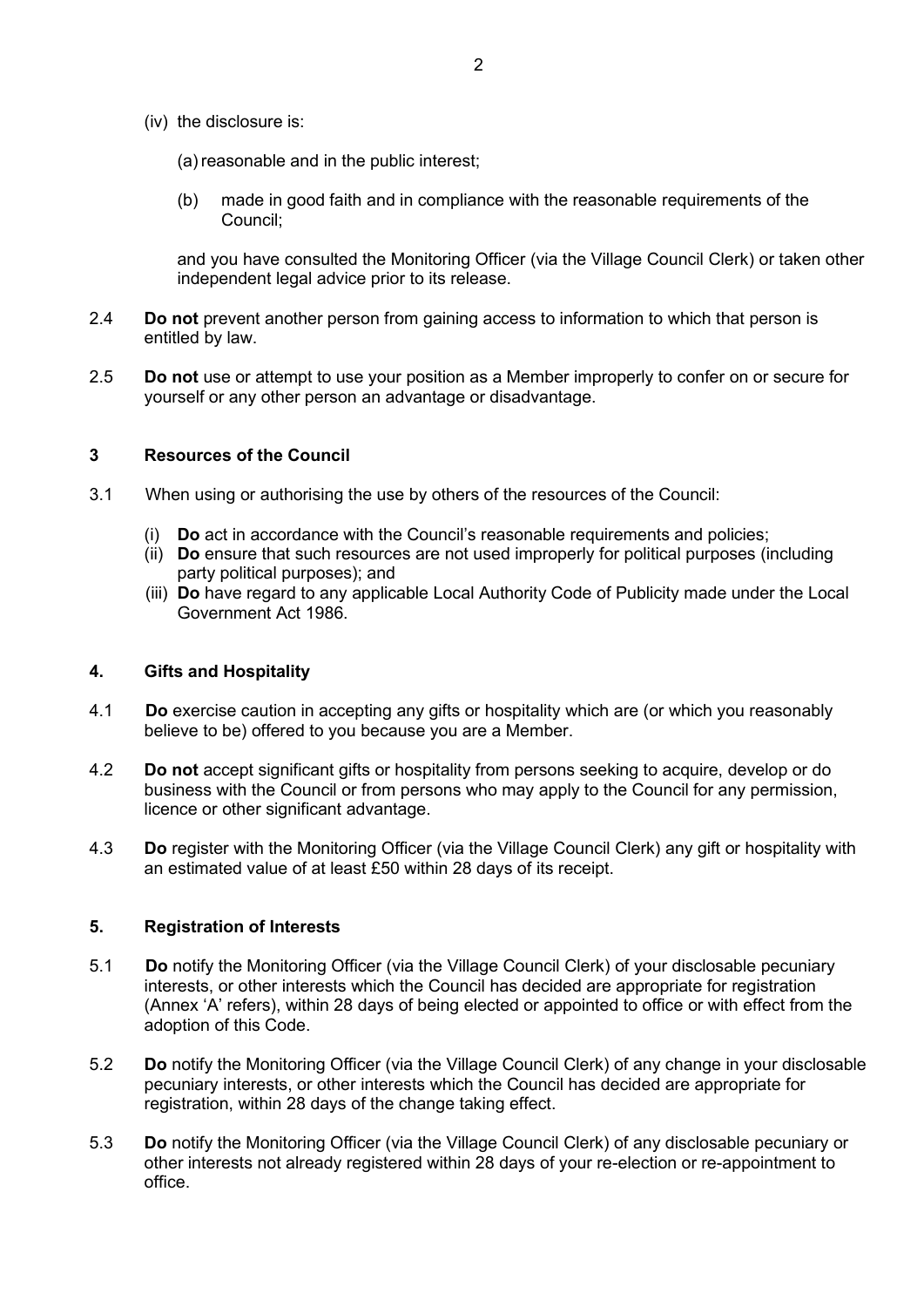- 5.4 **Do** be aware that disclosable pecuniary interests include not only your interests but also the interests of your spouse or civil partner, a person with whom you are living as husband or wife or a person with whom you are living as if they were a civil partner, so far as you are aware of the interests of that person.
- 5.5 **Do** be aware that the Council has decided that it is appropriate for you also to register and disclose non-pecuniary interests that arise from your membership of, or your occupation of a position of general control or management of:
	- (i) bodies to which you have been appointed or nominated by the Council;
	- (ii) bodies exercising functions of a public nature;
	- (iii) bodies directed to charitable purposes and with a connection to the Council's area; and
	- (iv) bodies whose principal purposes include the influence of public opinion or policy.

# **6. Disclosure of Interests and Participation**

- 6.1 **Do** disclose to a meeting at which you are present any disclosable pecuniary interest, or other interest which the Council has decided is appropriate for disclosure (such interests are defined at Annexe 'A') which relates to any matter considered at the meeting.
- 6.2 **Do** notify the Monitoring Officer (via the Village Council Clerk) of any interest not already registered that is disclosed to a meeting under paragraph 6.1 above within 28 days of the disclosure.
- 6.3 **Do not** participate in any discussion, or vote, where you have a disclosable pecuniary interest or other interests which the Council has decided is appropriate for disclosure (such interests are defined at Annexe 'A'), which relates to any matter considered at the meeting. **Do** withdraw from the meeting during the consideration of the matter.

# **7. Predetermination**

- 7.1 Where you have been involved in campaigning in your political role on an issue which does not impact on your personal and/or professional life, you should not be prohibited from participating in a decision in your political role as a Member.
- 7.2 However, **do not** place yourself under any financial or other obligation to outside individuals or organisations that might seek to influence you in the performance of your official duties.
- 7.3 When making a decision, **do** consider the matter with an open mind and on the facts established at the meeting at which the decision is to be made.